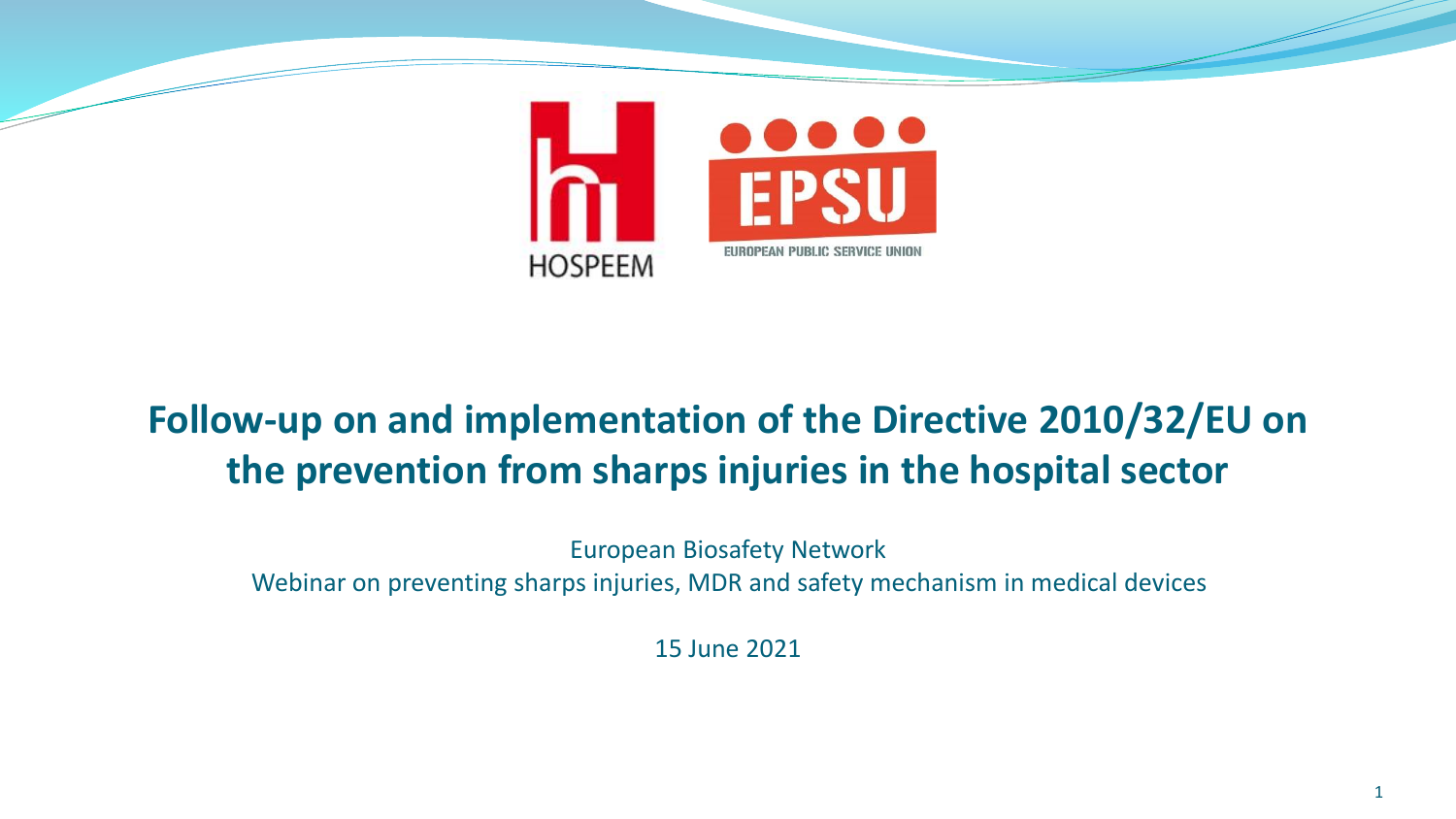### **Who we are**



- Representing national employers' organisations operating in the hospital and healthcare sector at the European level.
- **Members**: state, regions and private health sector with the powers to negotiate on pay and on terms and conditions of service with their respective Trade Union partners.



- Representing national trade union' from across Europe in the hospital and healthcare sector.
- Influence the policies and decisions of employers, governments and European institutions that affect public service workers, their families and communities.



### **Our achievements**

- Joint positon on the hazardous medicinal product study (2021)
- Joint Declaration on CPD and LLL (2016)
- Guidelines & Good Practice Examples "Ageing Workforce Healthcare Sector" (2013)
- Framework of Action on recruitment and retention (2010) currently being updated
- Multisectoral Guidelines on third party violence (2010) currently conducting multisectoral project
- Framework Agreement on Sharps injuries (2009) transposed into Directive 2010/32/EU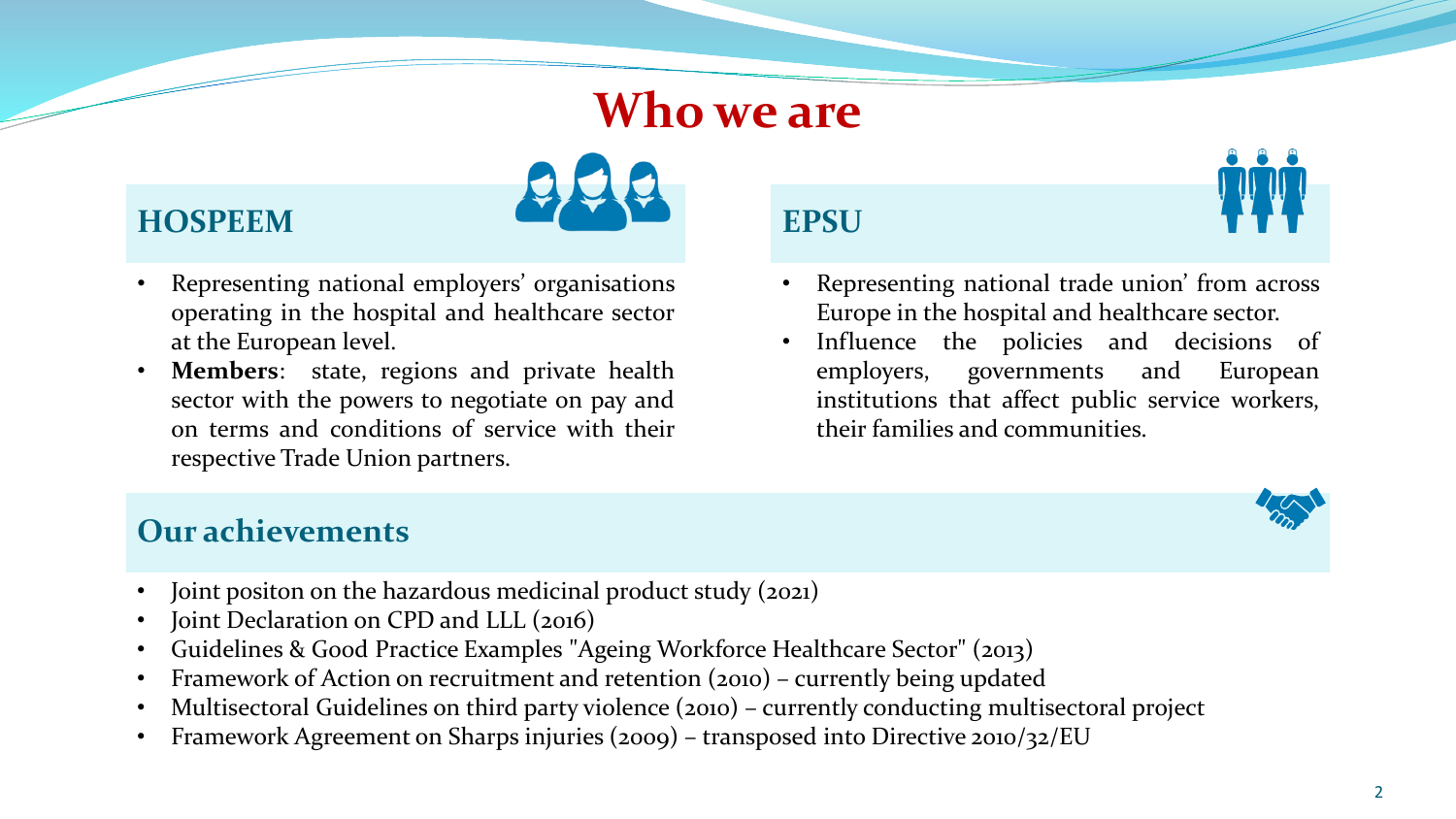# **Background information**

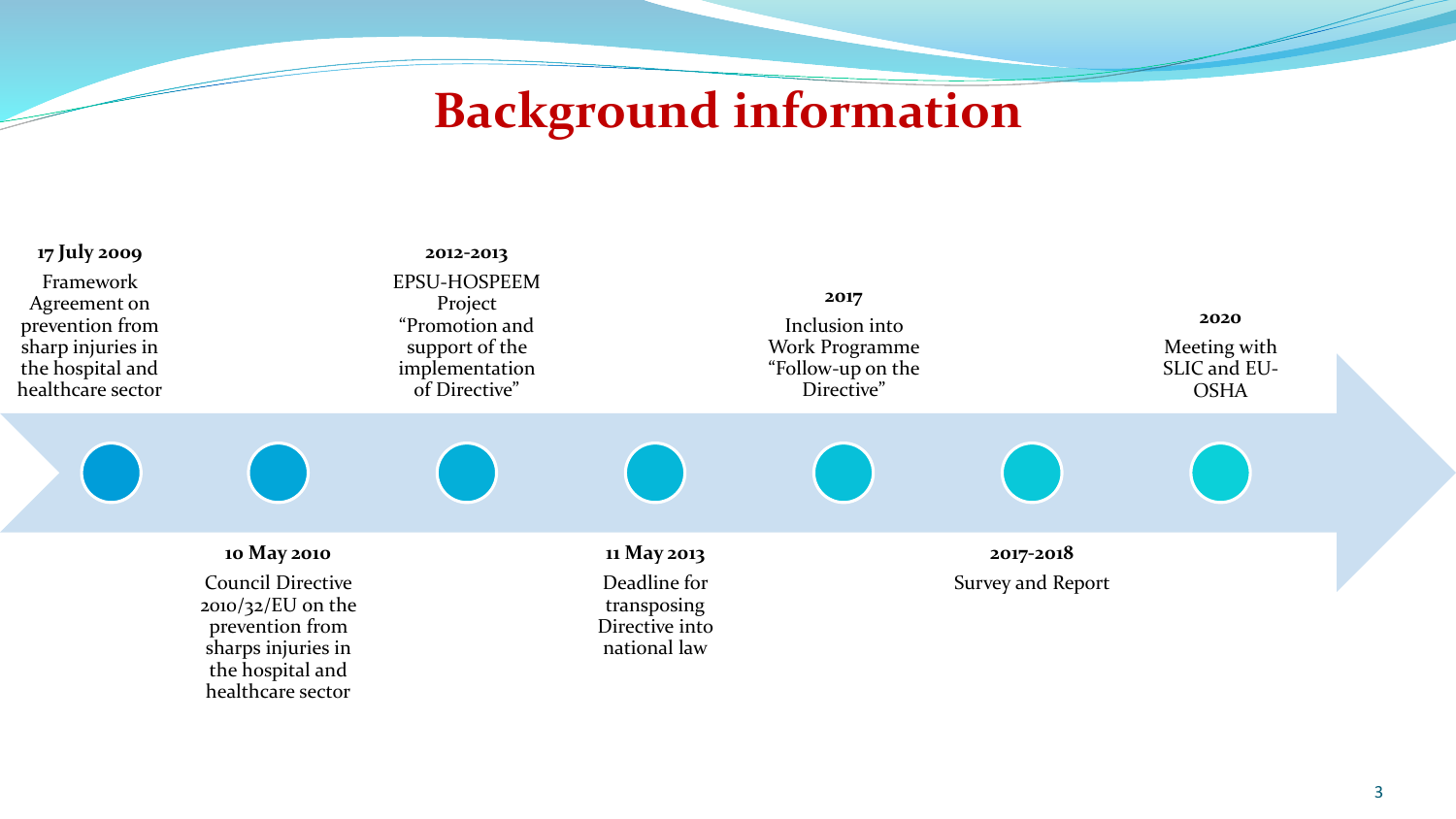# **The Directive**

### **Purpose**

- to achieve the **safest possible working environment**,
- to **prevent workers' injuries caused by all medical sharps**,
- to set up an integrated approach **establishing policies in risk assessment, risk prevention, training, information, awareness raising and monitoring**,
- to put in **place response and follow-up procedures**.

### **Who, where, what?**

- **Who:** Any persons employed by an employer including **trainees** and **apprentices** in the hospital and healthcare sector-directly related services and activities. **Workers employed by temporary emp agencies,**
- **Where:** Healthcare organisations/services in public and private sectors, and every other place where health services/activities are undertaken and delivered,
- **What**: Objects or instruments necessary for the exercise of specific healthcare activities, which are able to cut, prick, cause injury and/or infection.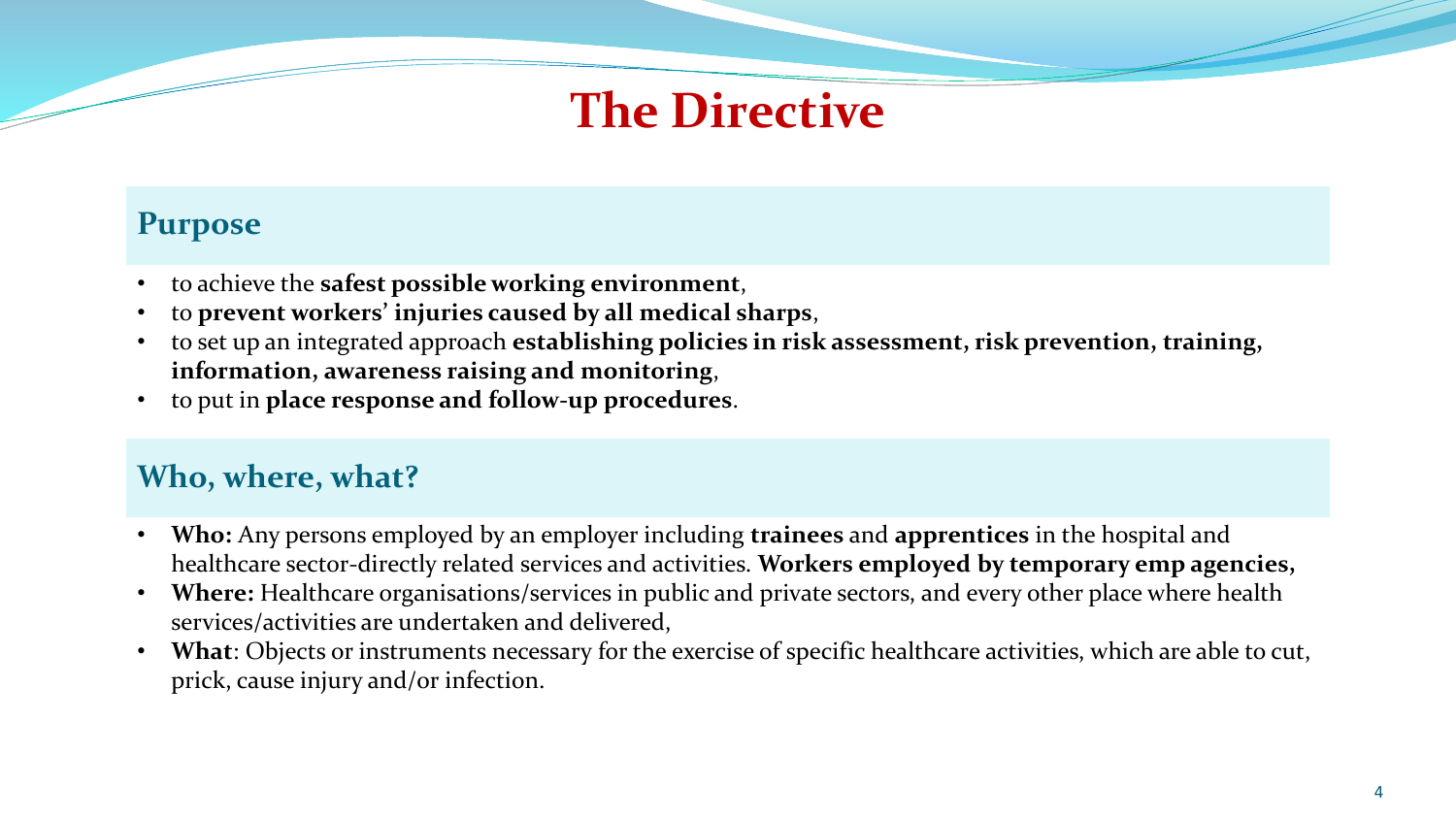## **Effectivity of the Directive at national level**

### **Risk reduction for health workers resulting from the implementation**



### **Evidence-based reports by national actors on the results/effects**

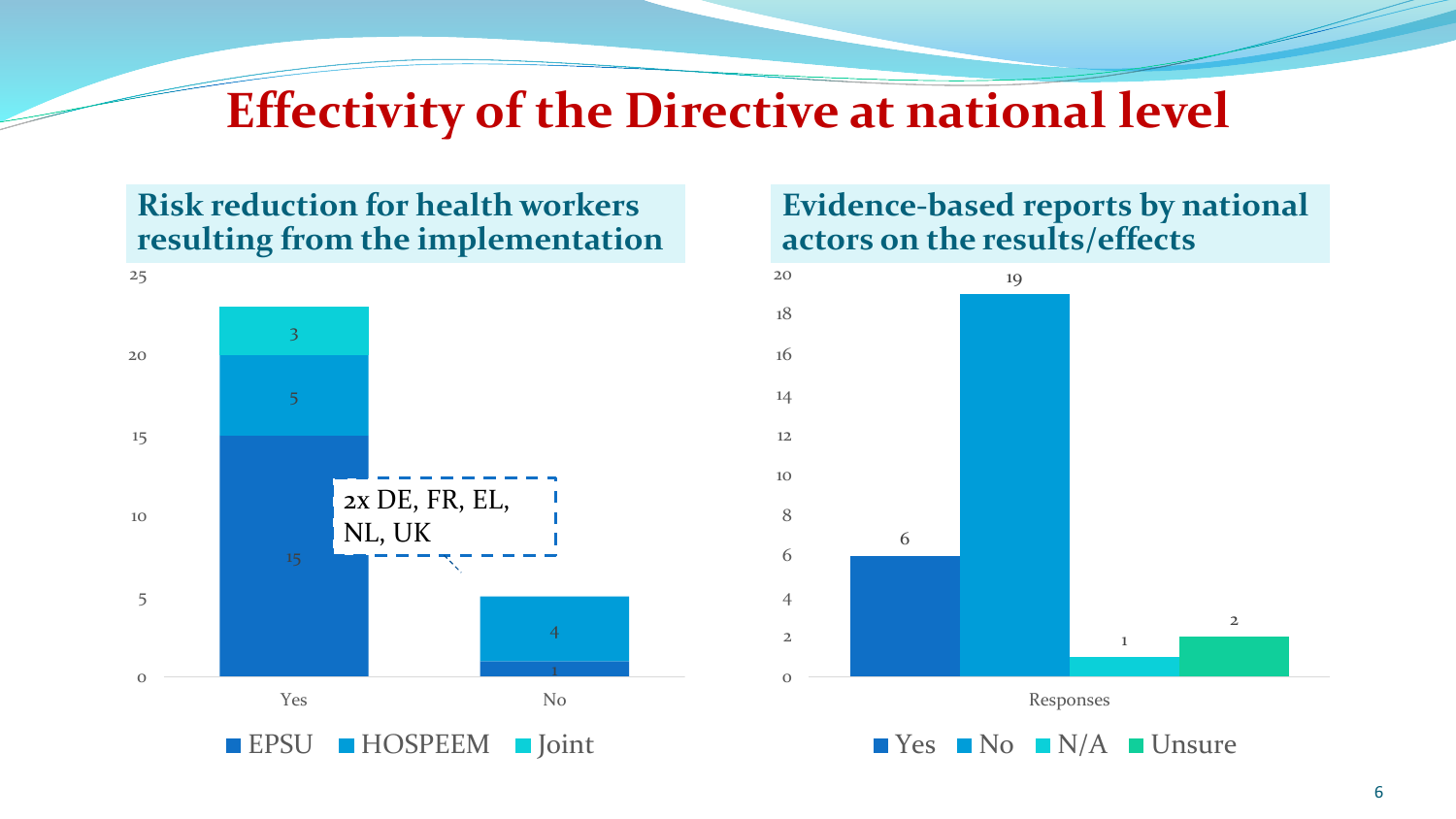# **Legal vs practical transposition**

### **Awareness of problems concerning the legal transposition**



### **Awareness of problems concerning practical transposition**

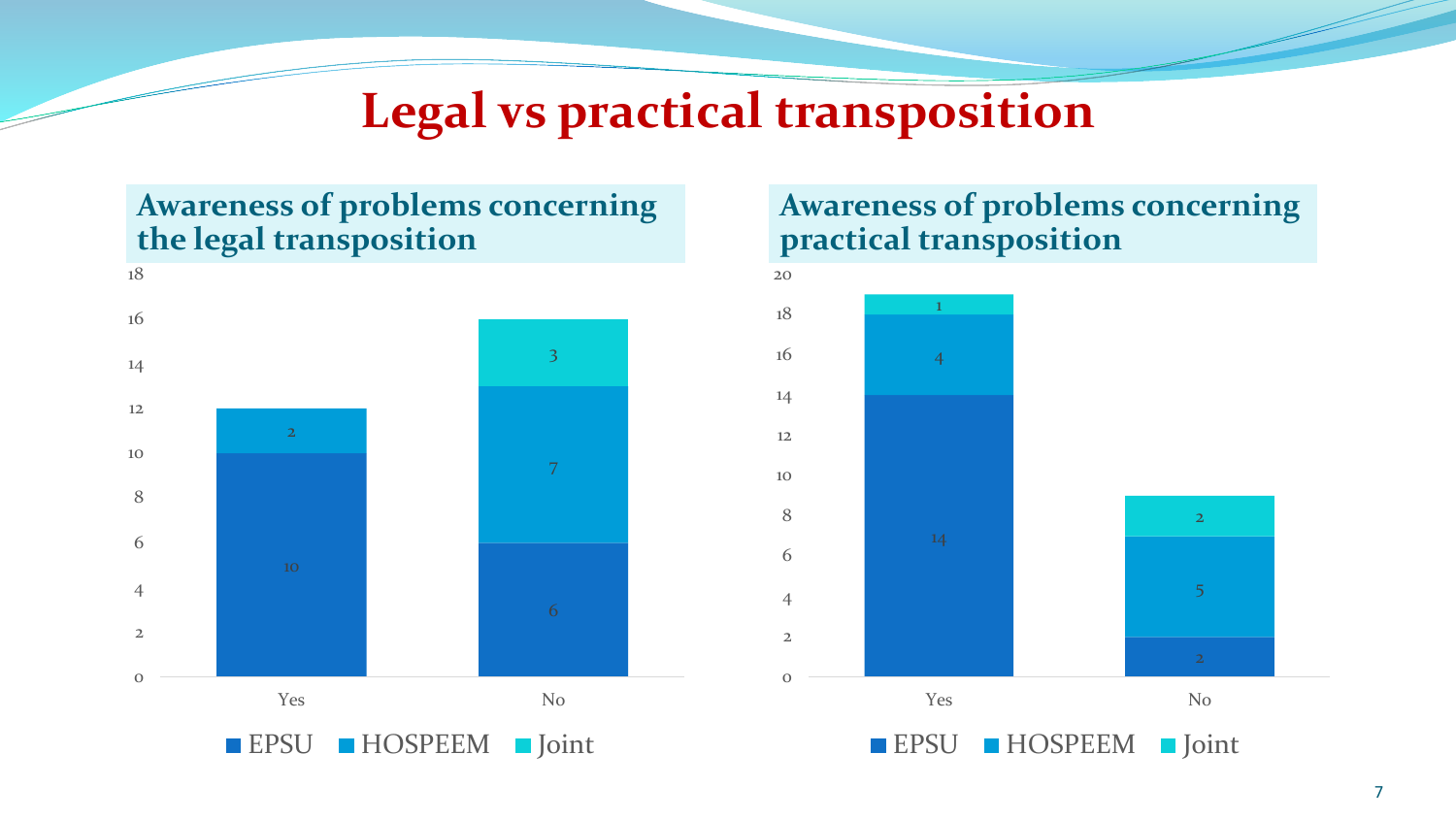# **Practical transposition issues**

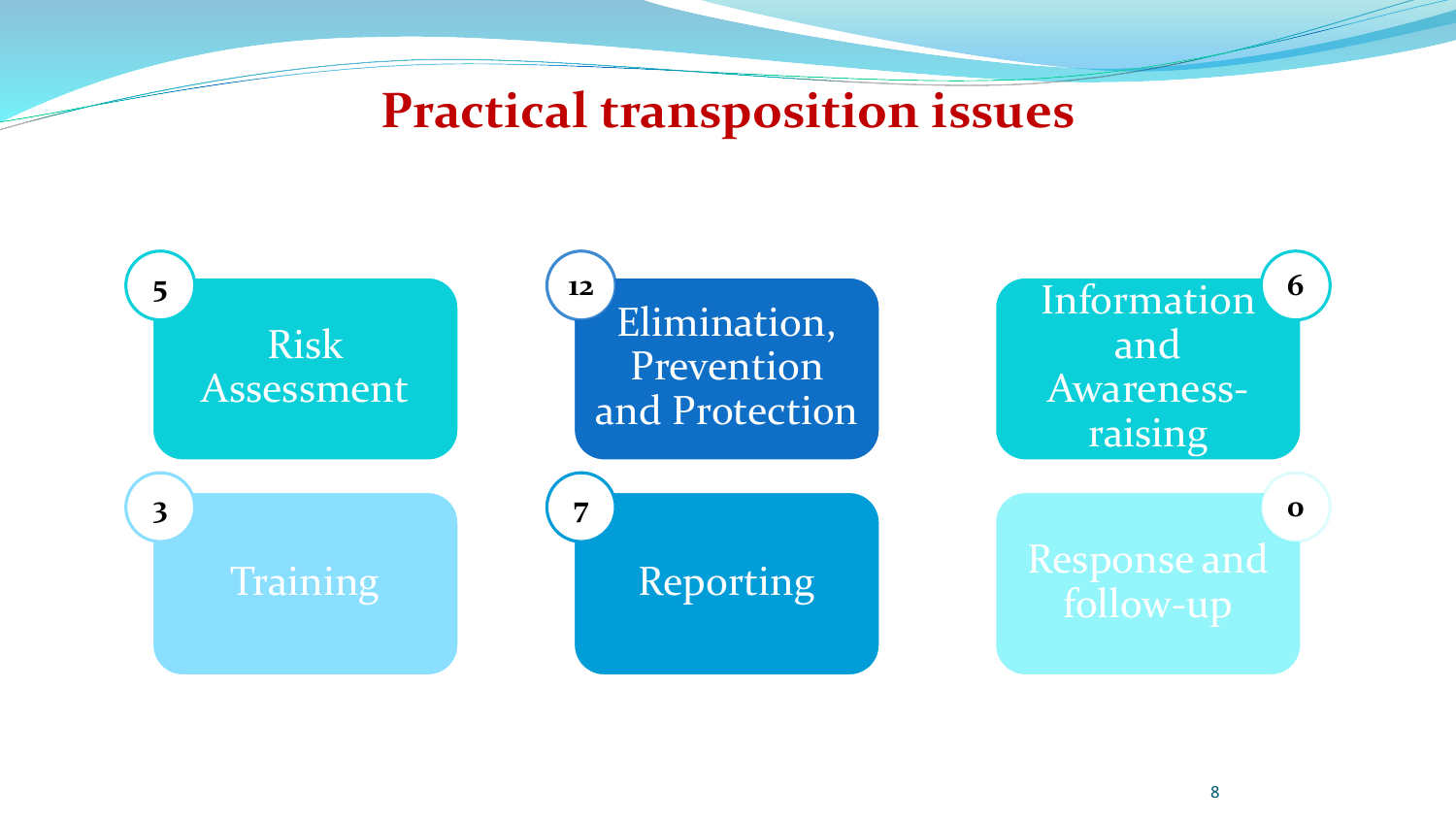# **Possible joint action points for NSP or ESP**

#### Elimination, prevention and protection

- Involvement of experienced staff in the development/design of appropriate medical devices
- Promote, and institutionalise a "no blame culture" in case of injuries and/or infection with medical sharps in all healthcare 'settings
- Put a focus on workers involved in the safe disposal of medical sharps

#### Reporting

• Set up reporting procedures/system improving the evidence-based basis for preventive and protective measures

#### Information and awareness raising

• Continue with awareness raising as to the risks in relation to injuries with medical sharps, with newly recruited workers

#### Risk assessment

- Include into the risk assessment and the analysis of work processes/situations aspects going beyond the "simple" handling of the devices by individual health workers, such as questions of the work organisation, working time and staffing levels
- Fully involve existing OSH committees and representatives of the management and of the workers and/or trade unions into such risk assessments + Use and implement the insights and recommendations stemming from a risk assessment

#### **Training**

- Inform about and enforce new rules with all staff (potentially) exposed
- Include all staff potentially exposed into relevant training measures and updates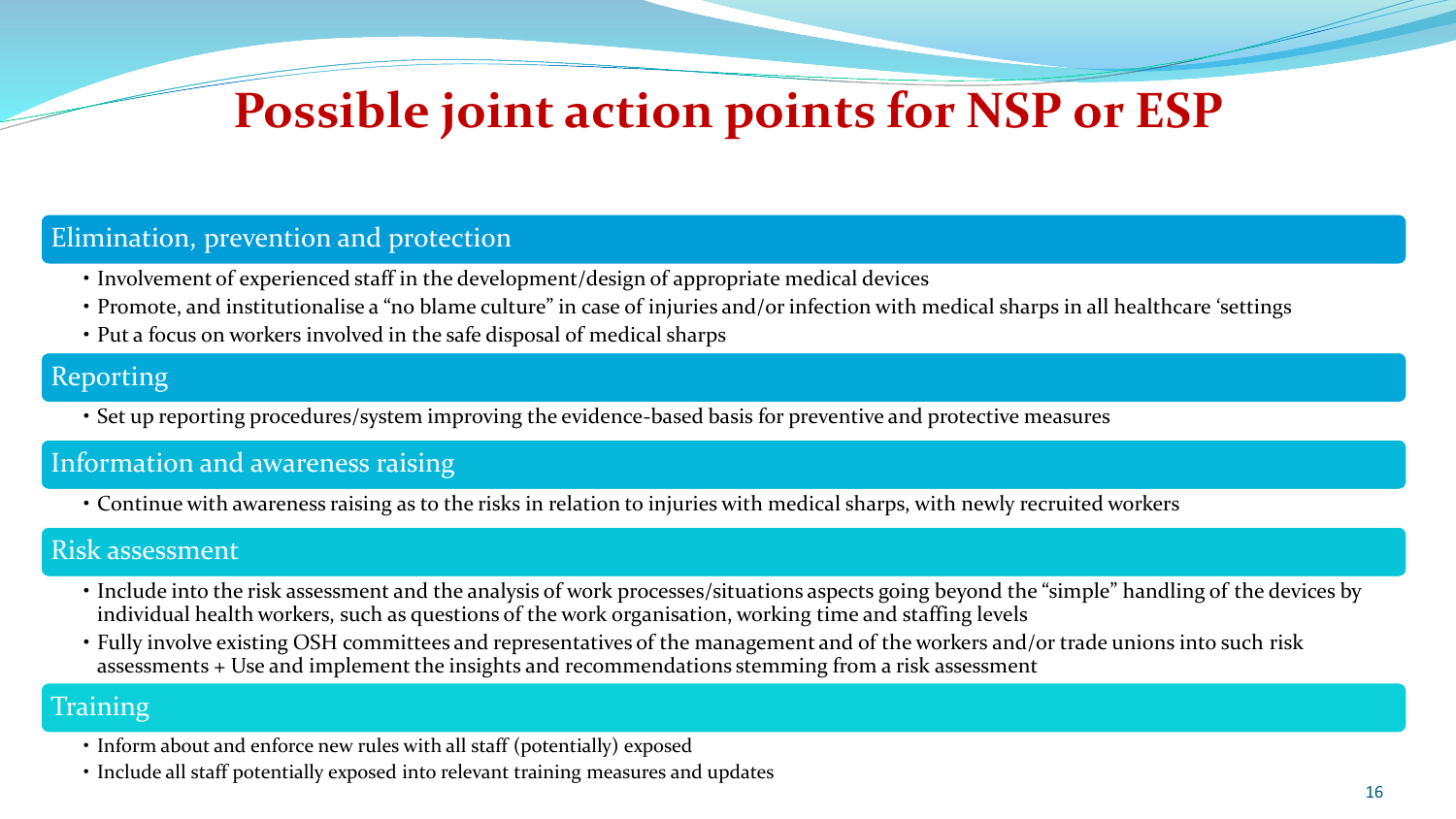# **Recommendations to national bodies within EU MS**

### Elimination, prevention and protection

- Provide sufficient funding for the purchase of quality, safety-engineered medical devices as part of a broader strategy to prevent and reduce OSH hazards and as part of the health budgets.
- Focus on workers involved in the safe disposal of medical sharps , including as to relevant prevention members
- Support more uniform procurement rules for medical devices/material

### Reporting

- Review national regulation on the recognition of occupational injuries if changes would reduce under-reporting
- National governments to provide sufficient investment to build up and/or improve systems of reporting
- National governments to elaborate and put into place requirements to arrive at reporting systems covering all categories of workers that produce comparable data which allow an aggregation at national level (to begin with)

#### Information and awareness raising

• Support the Social Partners and public authorities in the dissemination and sharing of good practice across the Member States regarding awareness raising as to the risk in relation to medical sharps injuries

#### Training

• National governments to give sufficient financial support to for training measures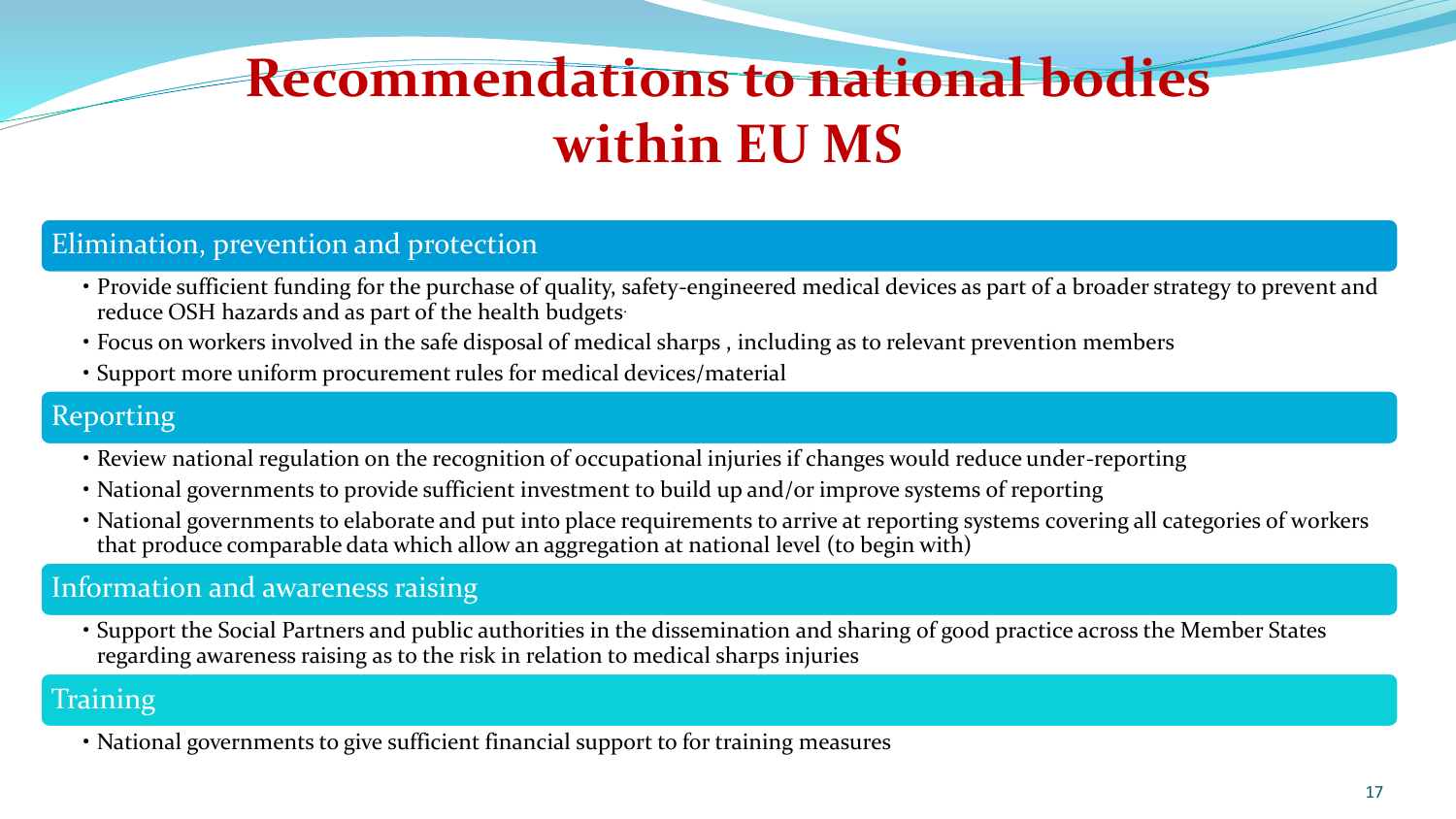# **Recommendations to European institutions and agencies**

#### Elimination, prevention and protection

- Continue to share information on relevant websites, information and training materials, research, etc. that support a better elimination, prevention and protection against the risk of injuries with medical sharps.
- For EU-OSHA to consider input received from the ESP in the hospital and healthcare sector for its future work and to put a strong focus on the sector in future Healthy Workplace Campaigns

#### Reporting

• Support measures to improve a comparable data basis on the incidence of injuries with medical sharps and on their main causes

#### Information and awareness raising

• Support national and European social partners with guidance

#### Risk assessment

• Support national and European social partners with guidance and adapted EU-level rules on the scope of risk assessment and the effective use and implementation of its results

### **Training**

• Continue to elaborate and promote training material and tools to support a better elimination, prevention and protection against the risk of injuries with medical sharps.